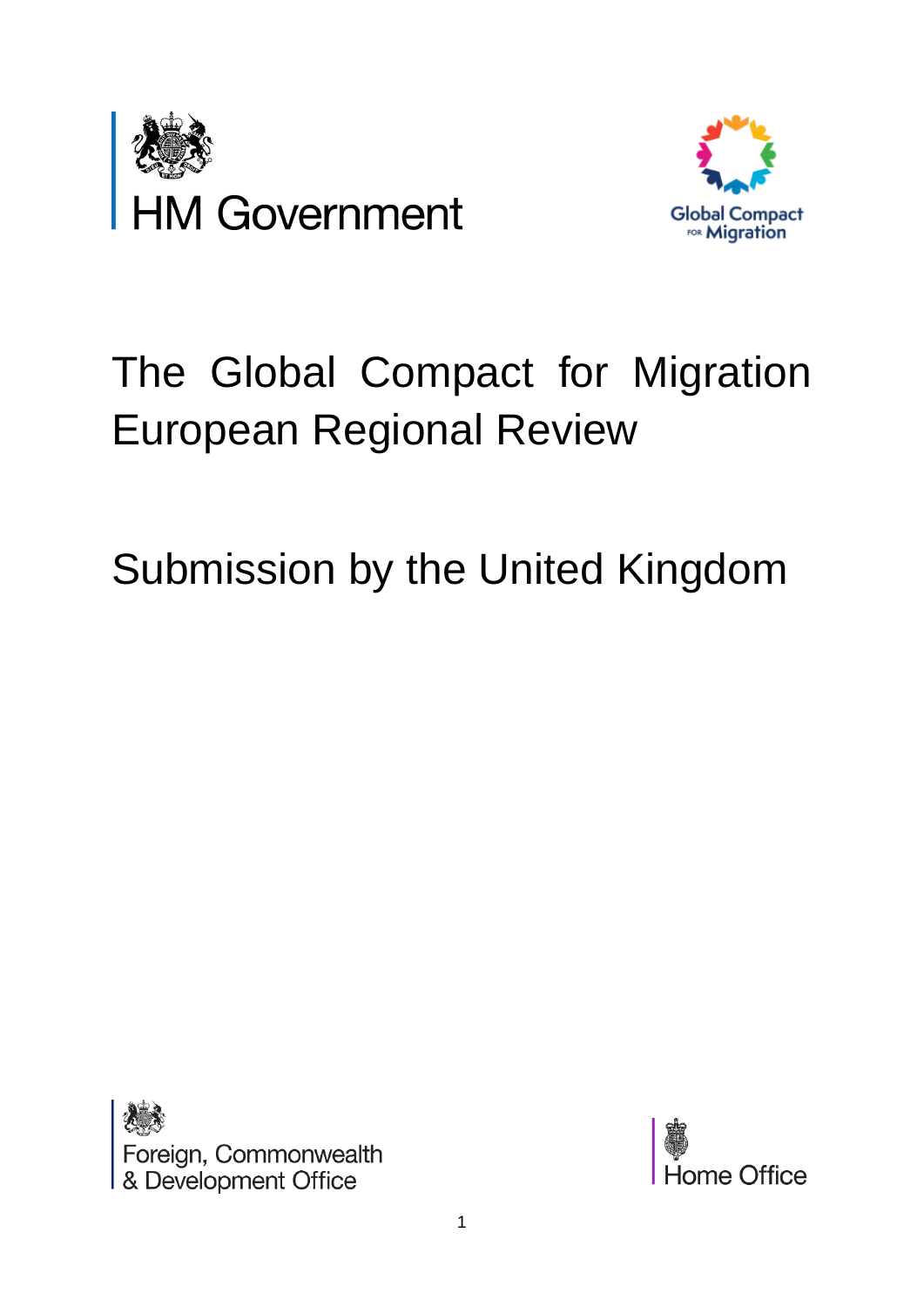## Executive Summary: UK Approach to GCM implementation

*The UK has been through a period of significant change since the signing of the GCM. Since then, we have left the European Union and are now prepared to launch a new independent immigration policy. We are also facing new migratory challenges, including the changing irregular migration context (including in the English Channel, and the Mediterranean), the implications of COVID-19 and climate change. During this time, we have continued to take action in both the domestic and international space which reflects the guiding principles of the GCM. Taking a whole of government and whole of route approach, the UK is addressing humanitarian concerns facing migrants across the world as well as harnessing the benefits of regular migration for both host and origin countries. Domestically, the UK is implementing a new, points-based immigration system to attract the skilled workers we need to support our economy. Alongside this, we are working to reduce dangerous irregular migration and tackle organised immigration crime, modern slavery and human trafficking. Whilst upholding our international obligations and seeking to play a leading role on global migration, we are ensuring the integrity of our national sovereignty within the global system.*

### Section 1: Methodology

This review of GCM implementation took a whole of Government approach, spanning both UK domestic and international departments. <sup>1</sup> This iterative process provided an opportunity to take stock of our alignment with the GCM objectives, particularly in light of the COVID-19 pandemic. This has included consideration of major migratory drivers and vulnerabilities such as climate, conflict, demographics, and economic fragility, addressing the dangers of irregular migration, and harnessing the benefits of productive migration.<sup>2</sup> The creation and launch of a new, points-based immigration system will transform the ways in which migrants come to the UK to live, study and work – supporting regular migration by providing greater flexibility for skilled workers wishing to come to the UK, and consequently delivering benefits for migrant and state alike. Through our work, we have also taken a 'whole of society approach' and ensured migrant and diaspora voices are integrated. The UK's commitments under the GCM and the GCM's guiding principles have been considered throughout the development of our policy and programming work.

The UK government periodically engages with NGOs and civil society groups to receive challenge and invite broader perspectives.<sup>3</sup> We have encouraged UK civil society groups to be actively involved with the review process by submitting evidence to the UN Migration Network. The UK will host COP 26 in 2021 and has climate as a central pillar of its foreign and domestic policy. As outlined in this review, we are working to ensure migration is included in our climate work. The UK will remain an advocate of the GCM internationally.

<sup>2</sup> To do this, objectives have been grouped into key themes.

<sup>1</sup> On 2 September 2020 the UK Foreign and Commonwealth Office was merged with the Department for International Development The formation of the new department - the Foreign, Commonwealth and Development Office (FCDO) – now provides a fresh chance to test policies and programmes against the GCM framework and brings together UK development and diplomatic expertise to leverage change more holistically on this agenda.

<sup>3</sup> UK representatives met with NGO groups in the course of this review and utilised outputs such as British Red Cross' *Policy into Practice* paper, which provides reflections and recommendations on the UK's approach to GCM implementation; this paper was produced from a series of civil society and government discussions focused on GCM throughout 2019.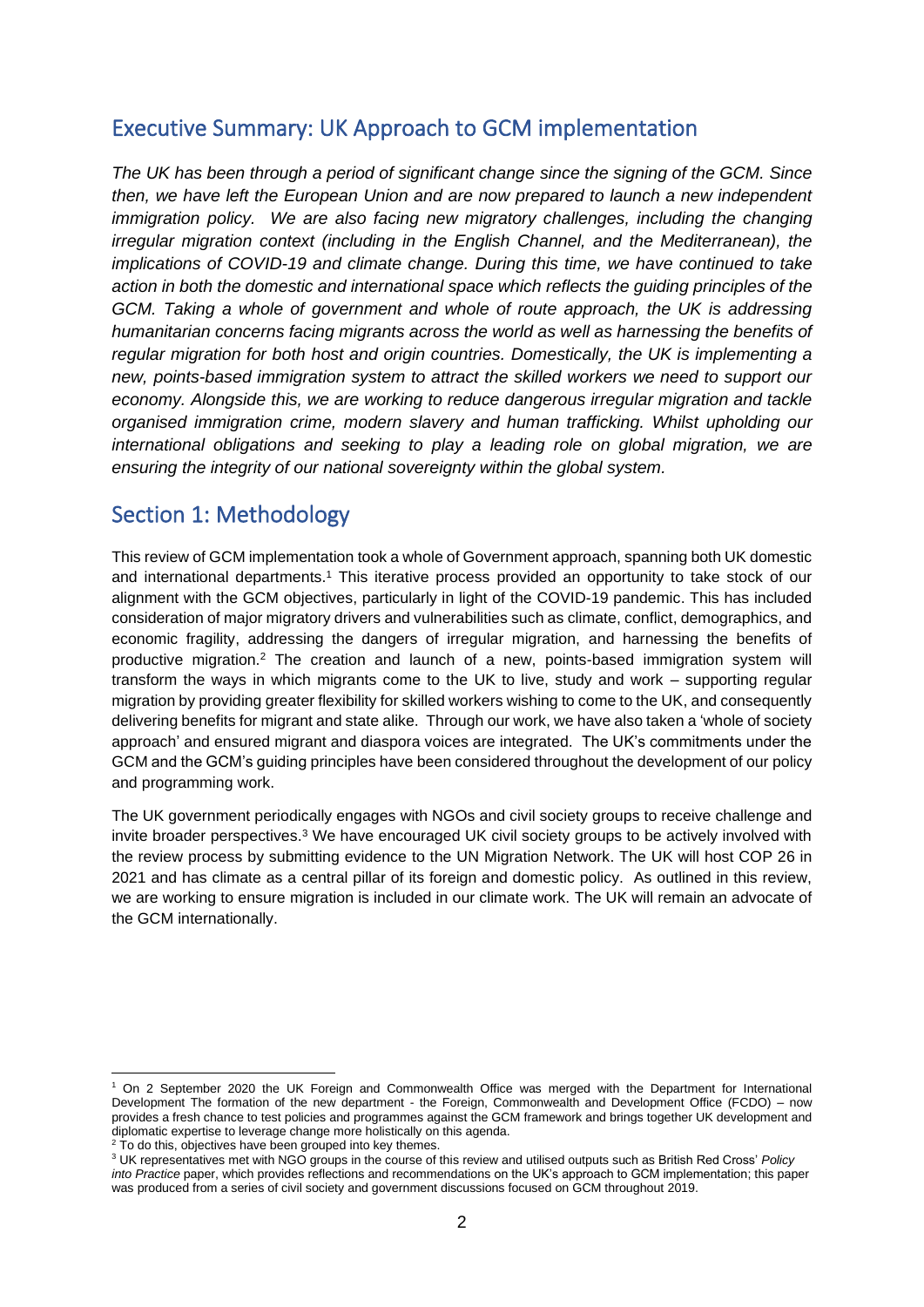# Section 2: Policy and Enabling environment

#### Domestic Policy Framework

The UK Home Office holds overall responsibility for the UK's immigration system. Our work supports a safer, more secure and prosperous United Kingdom, as well as a safer world for migrants. Our overarching migration aims are to:

- Overhaul the current immigration system, making it fair and compassionate whilst ensuring protection of our borders;
- Support the needs of the economy through a single, points-based immigration system which gives access to skilled workers from all countries;
- Reform the asylum system, providing protection for those in need whilst preventing abuse;
- Deter irregular migration and the harm it causes, including disrupting organised criminal groups; tackling immigration crime through intelligence-led enforcement, and conducting voluntary and enforced returns of those with no right to remain in the UK.
- Deter irregular migration by controlling access to work, benefits and services, while continuing to strengthen safeguards that ensure lawful migrants do not become entangled in measures intended to tackle unlawful behaviour. 4

As set out in the UK's Explanation of Vote – issued alongside signature of the GCM - the UK operates sovereign border and immigration policies in line with our commitments under international law.<sup>5</sup>

#### *Regular Migration*

Following the UK's departure from the EU on the 31 January 2020, the UK will be ending free movement for EU citizens, and from 1 January 2021 will implement a new points-based immigration system which treats EU and non-EU citizens equally. We recognise the considerable benefits that migration has brought to our economy and society. That is why we have designed our new immigration system to attract the high-skilled workers that we need to contribute to our economy, our communities and our public services. Harnessing the skills of the brightest and best from across the world will play a key role in our efforts to create a high wage, high-skill, high productivity economy. The new system will transform the way in which all migrants come to the UK to work, study, visit or join their family. It will also revolutionise the operation of the UK border, tighten security and deliver a better customer experience for those coming to the UK.

The UK's new points-based system will reduce overall levels of migration and give top priority to those with the highest skills and the greatest talents: scientists, engineers, academics and other highly skilled workers. The new system will also cater for students and a range of other specialist work routes including routes for global leaders and innovators. Under the new system, we have reduced both the general salary and skills thresholds for those who wish to come to the UK to work. There will also be an element of "tradeable" points, which will mean that those who do not meet the general salary threshold may still be able to enter the UK if, for example, they have a job in a shortage occupation.

Additionally, we have launched a new fast-track Health and Care visa. This will make it easier and quicker for the best global health professionals to work in the National Health Service (NHS), for NHS commissioned service providers, and in eligible occupations in the social care sector. We remain

<sup>4</sup> Throughout, we ensure that migrants in the UK are protected from abuse and exploitation in the labour market; provided with integration support where appropriate; can access basic services including healthcare and education; and are protected from discrimination and hate crime.

<sup>&</sup>lt;sup>5</sup> Summary of UK Explanation of Vote available here[: https://www.un.org/press/en/2018/ga12113.doc.htm](https://www.un.org/press/en/2018/ga12113.doc.htm)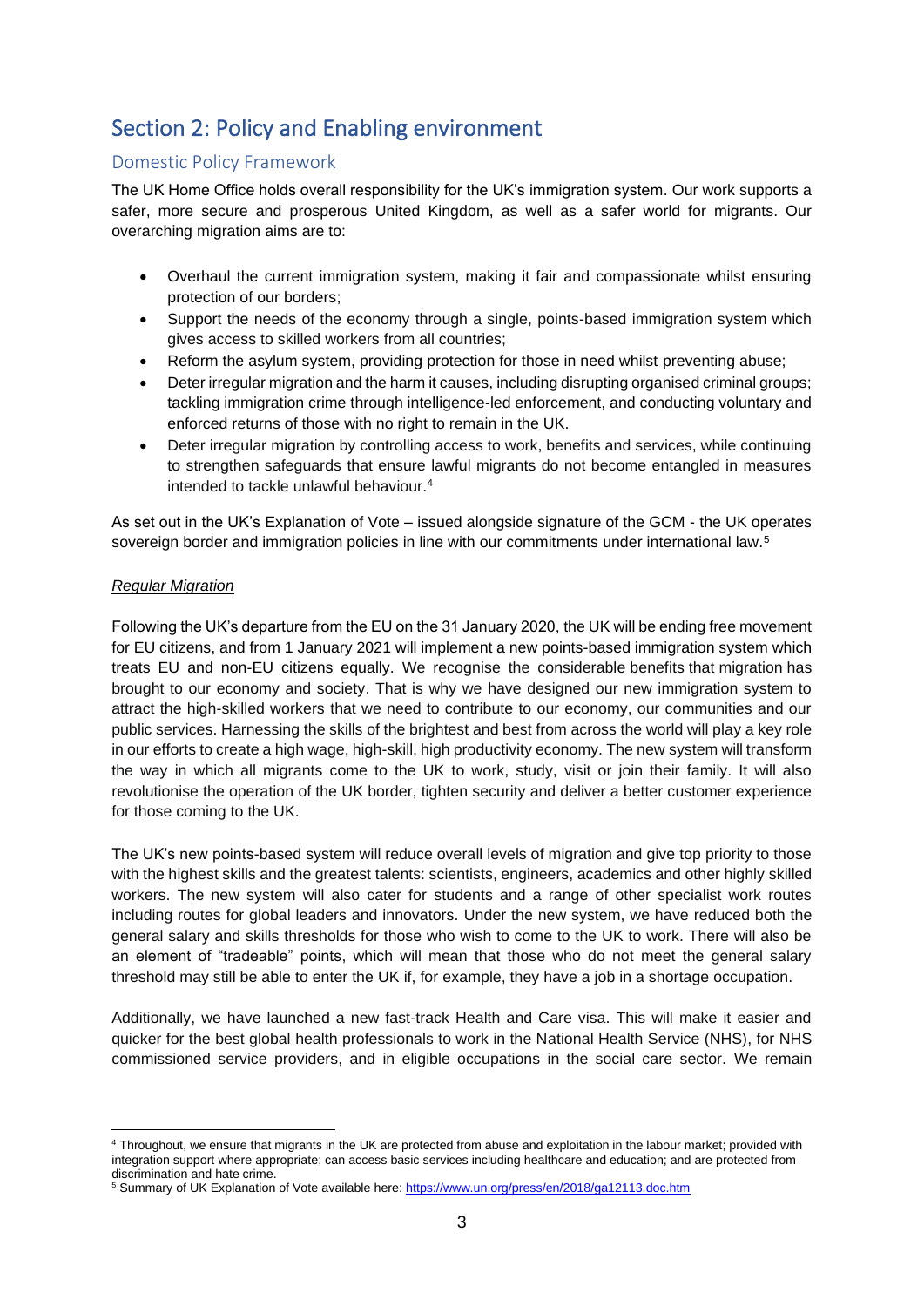absolutely committed to protecting individuals from exploitation by criminal traffickers and unscrupulous employers.

#### *Asylum and Protection*

The UK has a long and proud history of providing protection to those who need it, in accordance with our international obligations. To support the continuation of a fair and effective asylum system, we are reviewing current legislative measures to ensure that the we are protecting the taxpayer and directing resource to those in genuine need.

We will continue to provide protection to those who need it, and our resettlement schemes have provided safe and legal routes for tens of thousands of people to start new lives in safety. The UK reaffirmed its ongoing commitment to refugee resettlement by announcing a new UK Resettlement Scheme (UKRS) in 2019.<sup>6</sup>

#### *Irregular Migration*

It is a core UK objective to reduce irregular migration and the harm it causes. We seek to tackle irregular migration to the UK at every stage of the migrant journey in order to protect life and ensure domestic security. The Home Office works closely with the Foreign, Commonwealth and Development Office (FCDO) to implement a whole of government, whole of route approach to reducing irregular migration to the UK and protecting vulnerable migrants. This includes targeted upstream programming; work with international partners at the near border and further afield; tackling organised immigration crime (OIC) and Modern Slavery/Human Trafficking (MSHT); and returning those with no right to remain in the UK.

#### International Policy Framework

The UK adopts a whole-of-government approach to the GCM, with both FCDO and the Home Office working together and independently to take forward GCM objectives internationally. This ensures the GCM is fully integrated into the UK policy architecture, that GCM principles are reflected in wider UK migration policy and maintains senior official/ministerial focus on the GCM. The UK will continue to ensure it plays an active role in supporting global upholding of GCM implementation through our participation in the Start Up Fund for the GCM, through bilateral engagement, and as an active participant in the Global Forum for Migration and Development (GFMD).

The UK's work on the GCM also sits within a wider framework of international policy and programming, including significant programmes on protection of migrants<sup>7</sup> and Modern Slavery<sup>8</sup> in addition to crossgovernment programming through our Conflict, Security and Stability Fund. In total the UK has committed over £300m to bilateral programming directly addressing migration issue between 2018 and 2021. In 2018 the UK also committed to spend more than £200m of ODA to tackle modern slavery.

<sup>&</sup>lt;sup>6</sup> The UKRS will consolidate three of our existing resettlement routes into a single global scheme, continuing to resettle vulnerable refugees in need of protection.

<sup>&</sup>lt;sup>7</sup> FCDO Safety, Security and Solutions Programme phase 2 <https://devtracker.fcdo.gov.uk/projects/GB-GOV-1-300461> <sup>8</sup> FCDO Global Fund to End Modern Slavery <https://devtracker.fcdo.gov.uk/projects/GB-GOV-1-300466>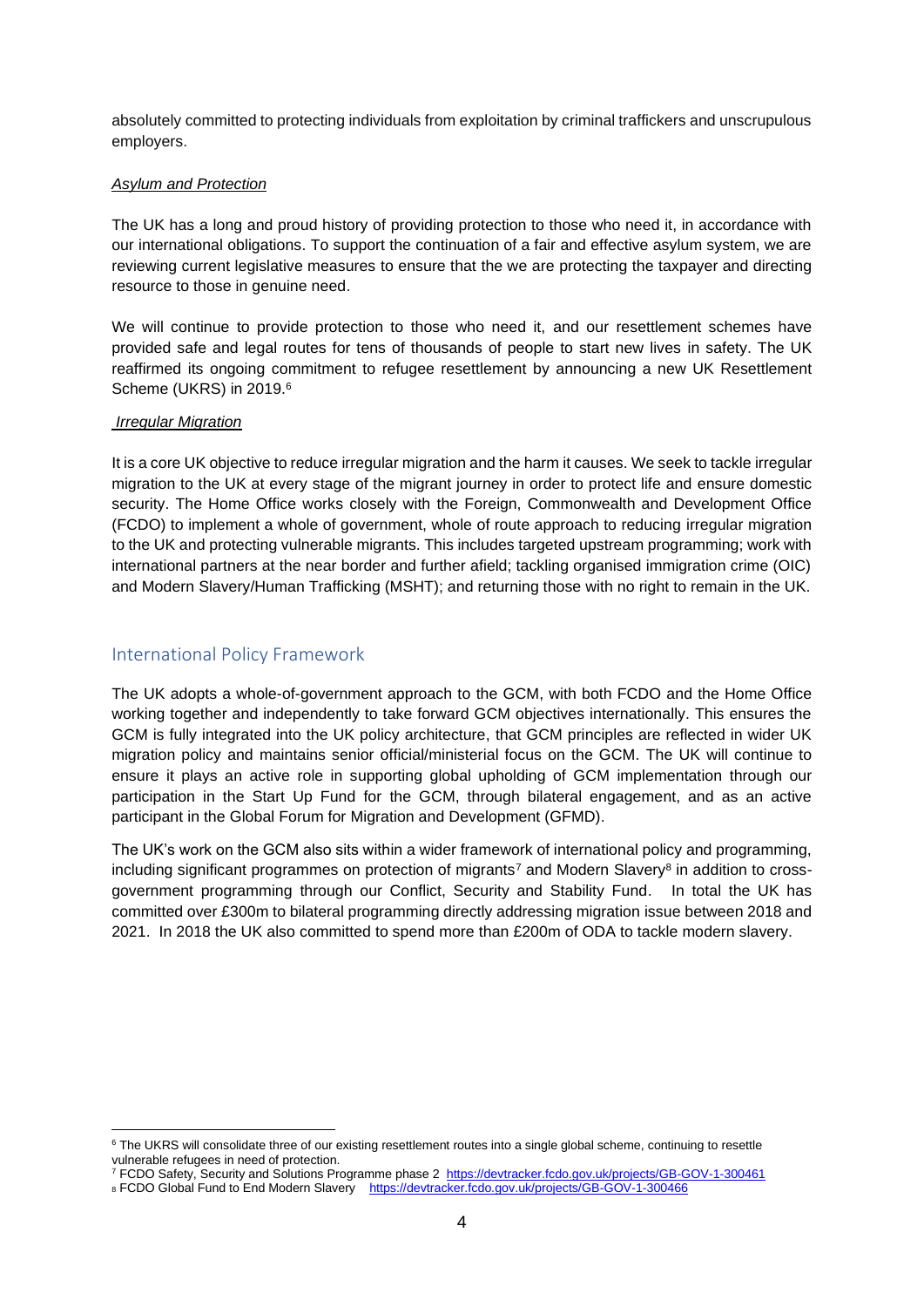## Section 3: Progress against objectives

Managing dialogue, information and evidence

| Objective 1  | Collect and utilize accurate and disaggregated     |
|--------------|----------------------------------------------------|
|              | data as a basis for evidence-based policies        |
| Objective 3  | Provide accurate and timely information at all     |
|              | stages of migration                                |
| Objective 19 | Create conditions for migrants and diasporas to    |
|              | fully contribute to sustainable development in all |
|              | countries                                          |

The UK invests in research, evidence and data to build the evidence base on migration and ensure evidence drives policy and programming. There is also a requirement for all FCDO programme data to be disaggregated by gender, age, disability and geography.

The UK has contributed to the global evidence base through Rapid Evidence Assessments (REAs) on the drivers of migration to [Europe](https://eur02.safelinks.protection.outlook.com/?url=https%3A%2F%2Fwww.gov.uk%2Fgovernment%2Fpublications%2Fwhy-people-move-understanding-the-drivers-and-trends-of-migration-to-europe&data=02%7C01%7CJoseph-Robertson%40dfid.gov.uk%7C7132e32b3e5b43bbb48408d84a751e59%7Ccdf709af1a184c74bd936d14a64d73b3%7C0%7C0%7C637341214167260623&sdata=4a%2BpNAoQseDxw50EZ1ve2EshNcyAFvnGL1%2FbYd8GTN8%3D&reserved=0) and the link between livelihoods and [migration.](https://eur02.safelinks.protection.outlook.com/?url=https%3A%2F%2Fwww.gov.uk%2Fdfid-research-outputs%2Fthe-impact-of-livelihood-opportunities-and-interventions-on-migration-rapid-evidence-assessment&data=02%7C01%7CJoseph-Robertson%40dfid.gov.uk%7C7132e32b3e5b43bbb48408d84a751e59%7Ccdf709af1a184c74bd936d14a64d73b3%7C0%7C0%7C637341214167270580&sdata=ydPivNzT0QEIxWF%2B%2F2Cw7TaaaA5mGTMshBvBXBdDc4A%3D&reserved=0)<sup>9</sup> We also funded a £6.5m research programme, Migrating Out of Poverty [\(MOOP\)](https://eur02.safelinks.protection.outlook.com/?url=http%3A%2F%2Fwww.migratingoutofpoverty.org%2F&data=02%7C01%7CJoseph-Robertson%40dfid.gov.uk%7C7132e32b3e5b43bbb48408d84a751e59%7Ccdf709af1a184c74bd936d14a64d73b3%7C0%7C0%7C637341214167270580&sdata=syqtp%2Fq62KxRgsURlqvD95qHiLp4YM3Y4xYQ5QtRh5g%3D&reserved=0) from 2010-2019.<sup>10</sup> Future REAs will include circular migration schemes and climate and migration.

The UK's Safety, Support and Solutions Phase 2 programme (SSSII)<sup>11</sup> funds the development of highquality data and evidence on migration trends and challenges to ensure governments and humanitarian actors have accurate information about the risks to people on the move. This has demonstrated the impact of COVID-19 on migrants along the Central Mediterranean Route (CMR) in North and West Africa. The evidence has found that whilst movement restrictions, border closures and stranded migrants characterised the start of 2020, some migrants continue to travel along the CMR. Recent studies from the Independent Monitoring, Rapid Research and Evidence Facility (IMREF) of the SSSII programme show that COVID-19's has led to an unprecedented economic crisis, unemployment rates and effect on remittances that are likely to shape the migration landscape for the duration of the pandemic and beyond.

SSSII invests in migration approaches that are flexible and adaptable, and that have strong monitoring, evaluation and learning (MEL) components. MEL focusses on beneficiary feedback mechanisms to ensure that programmes are responding to migrant needs. The programme supports innovative data collection methods like the Mixed Migration Centre's 4mi and IOM's Displacement Tracking Matrix. Indepth interviews are conducted with migrants and are used to inform service delivery activities as well as policy and advocacy. SSSII also aims to better understand how development and migration interventions impact on migrants' needs and their decision-making processes, through both research and direct programmatic action.

We regularly share lessons-learned from migration programmes, evidence on drivers of migration and what-works across the UK Government and with civil society and academic partners.

We consult with a range of external academics and engage with emerging research on migration through the EUTF Horn of Africa Research and Evidence Facility (REF). FCDO also holds advisory board membership on the UK Global Challenges Research Fund (GCRF) on South-South Migration and Inequality (funded by the UK Department for Business, Energy and Industrial Strategy).

<sup>10</sup> <http://www.migratingoutofpoverty.org/>

<sup>9</sup> <https://www.gov.uk/government/publications/why-people-move-understanding-the-drivers-and-trends-of-migration-to-europe> [https://www.gov.uk/research-for-development-outputs/the-impact-of-livelihood-opportunities-and-interventions-on-migration-rapid](https://www.gov.uk/research-for-development-outputs/the-impact-of-livelihood-opportunities-and-interventions-on-migration-rapid-evidence-assessment)[evidence-assessment](https://www.gov.uk/research-for-development-outputs/the-impact-of-livelihood-opportunities-and-interventions-on-migration-rapid-evidence-assessment)

<sup>11</sup> <https://devtracker.fcdo.gov.uk/projects/GB-GOV-1-300461>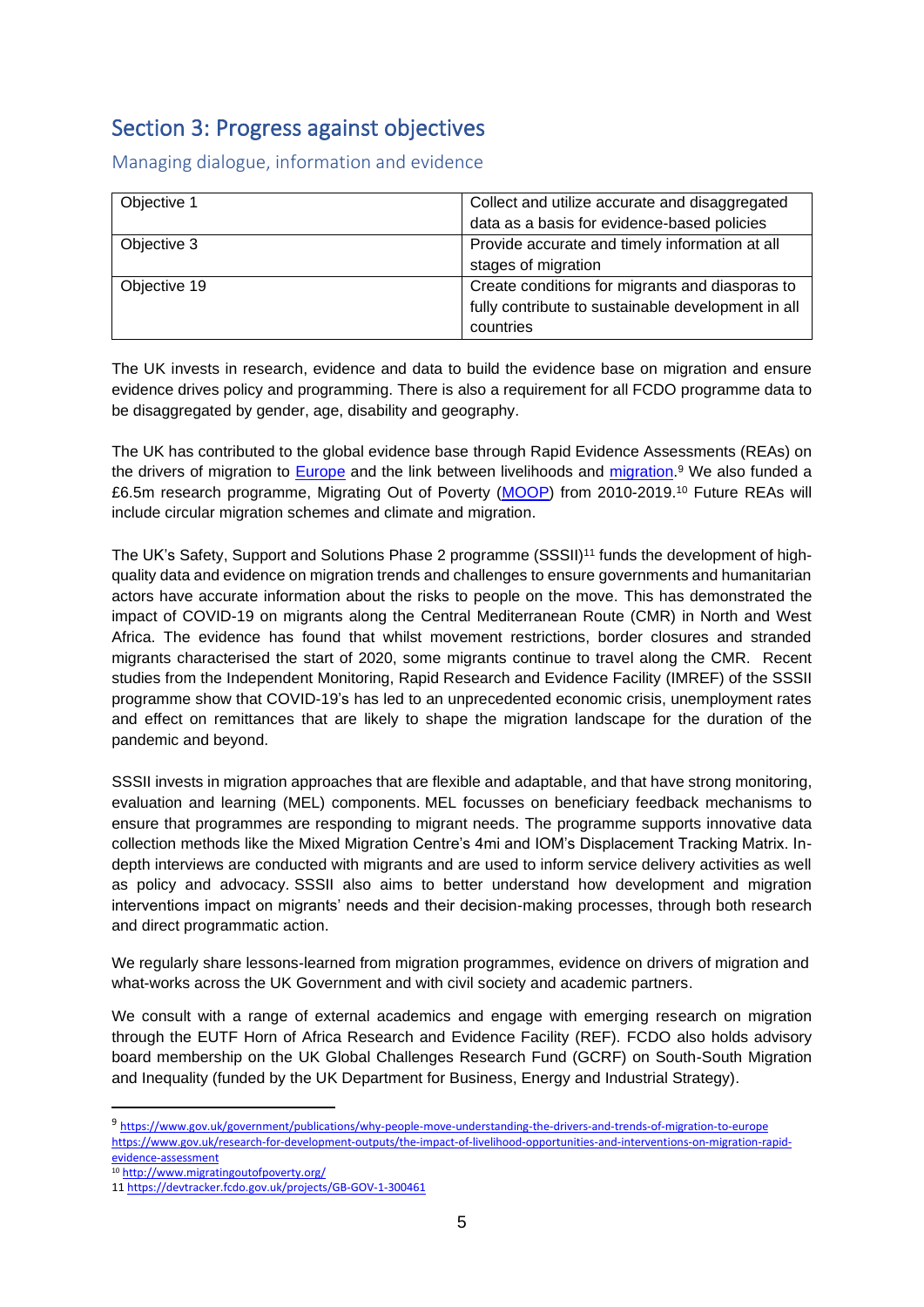#### The "Whole of Route" Approach

| Objective 2  | Minimise the adverse drivers and structural factors that compel people to leave<br>their country of origin |
|--------------|------------------------------------------------------------------------------------------------------------|
| Objective 7  | Address and reduce vulnerabilities in migration                                                            |
| Objective 14 | Enhance consular protection, assistance and cooperation throughout the<br>migration cycle                  |

**The UK takes a whole of route approach to addressing irregular migration, intervening at each stage of the migrant journey with the aim of protecting vulnerable migrants and reducing dangerous irregular migration to Europe and the UK.** 

The UK is committed to minimising the structural factors that drive irregular migration and reducing migrant vulnerabilities.

The UK plays a leading role in addressing migrant vulnerabilities globally. This includes our work to tackle Organised Immigration Crime (OIC). The UK's multi agency OIC Taskforce (Project INVIGOR), consisting of over 150 officers, works to identify and tackle OIC groups operating in 13 origin, transit and destination countries across Europe and Africa. It seeks to undermine the business model of these groups and build capacity of local law enforcement agencies to tackle the threat posed by organised crime groups (OCGs) engaged in OIC and reduce the space in which they operate. The Taskforce's activity has led to significant operational success.

A significant part of our effort to tackle organised immigration crime is currently directed at reducing the number of dangerous "small boat" crossings across the English Channel. These crossings – often facilitated by organised criminal groups – are life-threatening and the UK government is working closely with the French government to tackle the issue.

Our Modern Slavery Innovation Fund has also built evidence and tested how best to address vulnerabilities in migratory contexts. Examples include: the establishment of a bespoke multilingual Migrant Resource Centre in Mauritius for workers to report and address grievances; development of 'Access to Remedy' Principles in consultation with workers and suppliers across 5 countries; design of tailored software for migrant workers to connect, report grievances and access remedy.<sup>12</sup> Learning from these approaches means we can not only address migrant workers' vulnerabilities but put in place proactive, tailored support to reduce their exposure to exploitation. Additionally, and considering the additional vulnerability posed by COVID-19, the Fund has also been distributing food parcels and toiletries in Mauritius and Malaysia to people who may be unemployed, unable to claim wages or access state support schemes. We are also supporting a safer migration programme in Vietnam through our wider Modern Slavery Fund work.

The UK's analysis of the causes of migration recognises that while climate change does not necessarily directly cause people to migrate, climate extremes and environmental degradation are frequently amplifiers of other principal migration drivers (economic, social and political). The UK's work on mitigation and adaptation is therefore important from a migration perspective.

The UK has committed to doubling its contribution to international climate finance to at least £11.6 billion between 2021/22 and 2025/26. These investments help developing countries to manage risk; adapt and build resilience to the impacts of climate change; promote low-carbon development; support sustainable management of natural resources; increase access to clean energy; and reduce

<sup>&</sup>lt;sup>12</sup> To date, the Migrant Resource Centre has supported 46 individual grievance reports and a pilot facilitation process for the reimbursement of recruitment fees has been supporting approximately 800 migrant workers.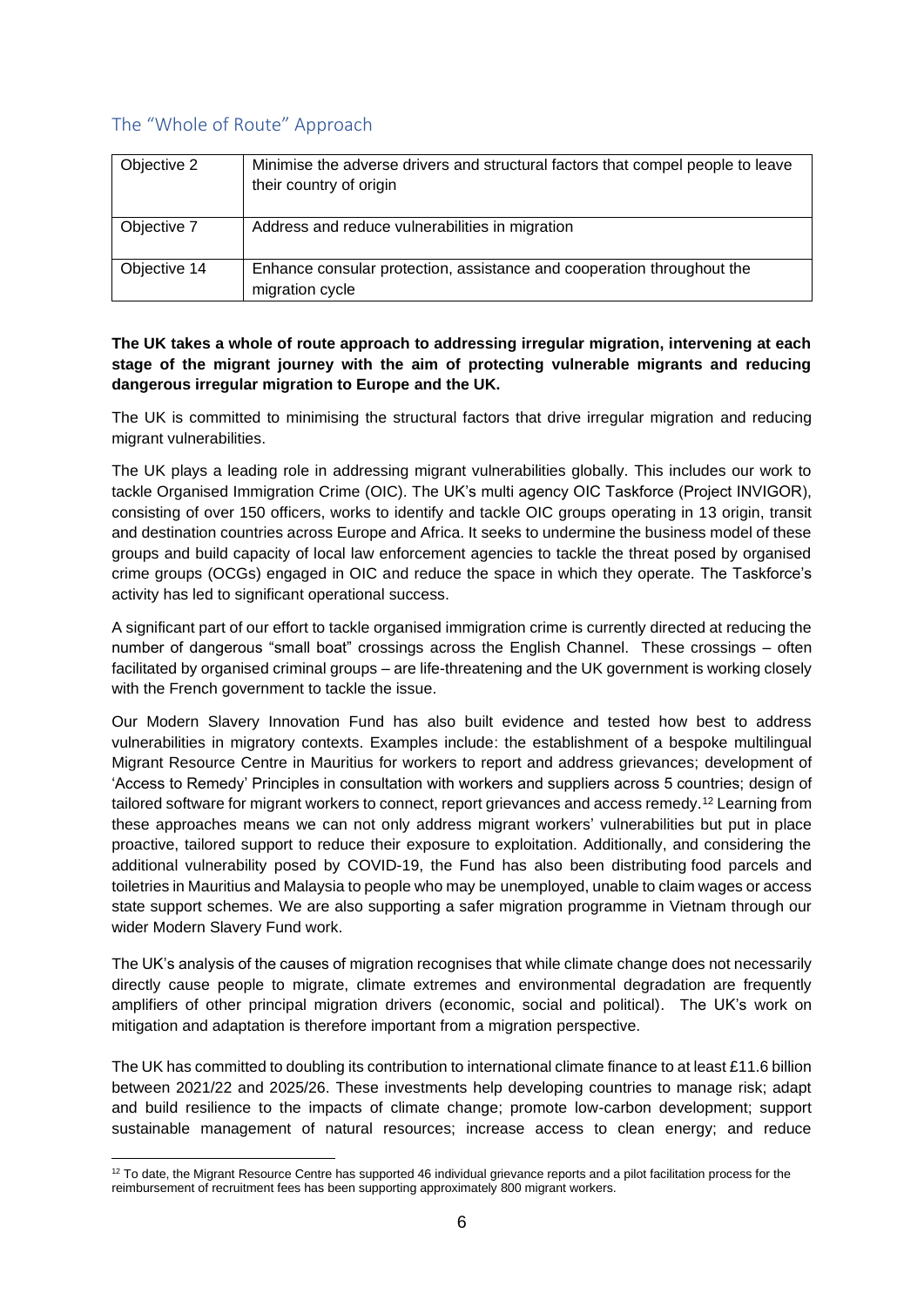deforestation.<sup>13</sup> The UK has also placed the challenge of resilience and adaptation as the main theme for the UN Climate Change conference, COP26 – hosted in Glasgow in 2021.<sup>14</sup> The UK is commissioning innovative research to better understand the links between migration and climate change and to build evidence of drivers and effective responses.

We recently commissioned a study from the UK Overseas Development Institute on the types of intervention that work to maximise the socioeconomic benefits of regular migration, with a view to informing an effective UK approach to migration activities overseas. To this end, FCDO are exploring overseas work to address the two key intervention identified by ODI:

- $\triangleright$  Interventions that seek to introduce new legal pathways for regular migration within migrants' region of origin.
- ➢ Interventions focussed on maximising migrant communities' socioeconomic contributions.

We are committed to working across both. Diaspora organisations in the UK can already access funding directly through programmes such as UK Aid Direct and the Small Charities Challenge Fund and we are exploring opportunities to expand the offer through future productive migration programming. This could include interventions that encourage the more sustainable consumption and investment of remittances by recipient communities and building the evidence base for diaspora bonds or alternative financial instruments to enhance benefits over the longer term*.* We are interested in interventions that encourage more sustainable use of remittances by recipient communities and building the evidence base for diaspora bonds to enhance longer-term development benefits. 15

Throughout our whole of route approach, FCDO seeks to empower migrant and diaspora voices to ensure policy and programming reflects reality and creates the conditions for migrants to contribute to sustainable development.

Globally, the UK's consular policy aims to support British nationals to live, work, study and travel safely throughout the world employing 770 consular staff globally. The UK provides Travel Advice on [www.gov.uk](https://eur02.safelinks.protection.outlook.com/?url=http%3A%2F%2Fwww.gov.uk%2F&data=02%7C01%7CJoseph-Robertson%40dfid.gov.uk%7C4f230c4a12b445e9438608d84ab22cdd%7Ccdf709af1a184c74bd936d14a64d73b3%7C0%7C0%7C637341476559256952&sdata=7vc1MiELodamKBNvPEhQM61JW4ctazfAE%2B2J%2Byac5o4%3D&reserved=0) to enable British nationals to travel safely. The UK also publishes ['Living In' Guides](https://eur02.safelinks.protection.outlook.com/?url=https%3A%2F%2Fwww.gov.uk%2Fgovernment%2Fcollections%2Foverseas-living-in-guides&data=02%7C01%7CJoseph-Robertson%40dfid.gov.uk%7C4f230c4a12b445e9438608d84ab22cdd%7Ccdf709af1a184c74bd936d14a64d73b3%7C0%7C0%7C637341476559256952&sdata=yol08xmrTsv5IqPNpyf2RM2%2Fl11NQytYikK50UtSaLY%3D&reserved=0) for most countries to provide further information to British nationals either resident in or moving to those countries. We are using the Living in Guides as the primary source of information about citizens' rights for British people living in the EU.

<sup>&</sup>lt;sup>13</sup> Since 2011, the UK has helped 47 million people cope with the effects of climate change; secured access to clean energy for 17 million people; avoided 10.4 million tonnes of carbon dioxide; and leveraged £910m of private finance for climate change. <sup>14</sup> The UK is also acting on emissions, the key driver of climate change, becoming the first major economy to pass new laws to

reduce emissions to net zero by 2050.

<sup>&</sup>lt;sup>15</sup> Or alternative financial instruments.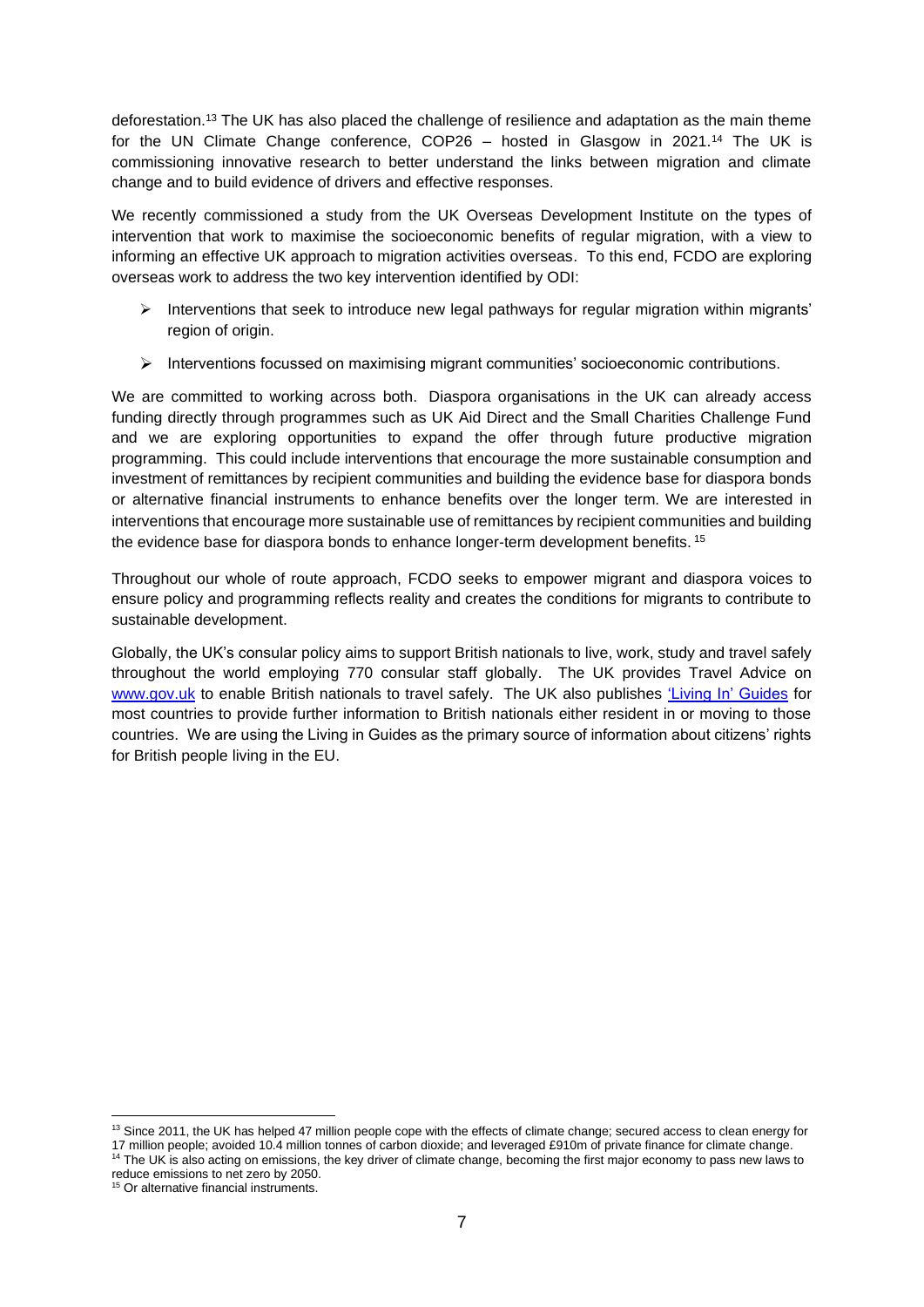#### Maximising the benefits of regular migration

| Objective 18 | Invest in skills development and facilitate mutual recognition of skills and<br>competencies            |
|--------------|---------------------------------------------------------------------------------------------------------|
| Objective 20 | Promote faster, safer and cheaper transfer of remittances and foster financial<br>inclusion of migrants |
| Objective 22 | Establish mechanisms for the portability of social security entitlements and<br>earned benefits         |

The UK believes in ensuring regular migration around the world is economically and socially beneficial to the migrant, the origin and the destination countries, and we have developed a range of international programmes in this area. Alongside their economic contribution, migrants make important social contributions to host countries. Their different skills and perspectives broaden horizons and understanding of those already in the country and contribute to developing new skills.

"Productive migration" is about identifying, harnessing and maximising the socio-economic benefits of regular migration, particularly for developing countries, migrants and communities. We are interested in productive migration interventions that facilitate safe and orderly migration between partner countries, focused on pre-departure training and skills provision to support migrants to secure suitable opportunities and maximise socio-economic benefits. We also recently commissioned a study on the Regional Economic Communities in East and West Africa which will inform work on portability of skills and qualifications.

The UK has also focused on lowering the cost of remittances, recognising that the high costs involved in money transfers along remittance corridors significantly reduce the benefits of migration, especially for poor households in origin countries.<sup>16</sup> This approach can be seen in our recent actions to ensure the challenges of financial inclusion and remittances remain the focus of collective international action in the Global Partnership for Financial Inclusion (GPFI). <sup>17</sup> Moreover, the UK-Swiss Call to Action highlighted the impact of COVID-19 on remittances. We have also been delivering critical work to increase the availability of digital payment systems through our Harnessing Innovation for Financial Inclusion programme. The UK's social security relationship with the rest of world is principally handled through social security reciprocal agreements. Under EU law, social security rights are coordinated for individuals moving between Member States. Although the UK has left the EU, the rules on social security coordination remain the same as before during the transition period. The EU Withdrawal Agreement will protect entitled individuals after the transition period and a future system of coordination will be negotiated.

<sup>&</sup>lt;sup>16</sup> About \$32 billion in remittances is lost globally each year due to high transaction fees associated with sending and receiving money across borders.

<sup>&</sup>lt;sup>17</sup> The GPFI membership consists of the G20 Member Countries (including GPFI Co-Chairs), participating non-G20 countries, Implementing Partners, Affiliated Partners, and the Honorary Patron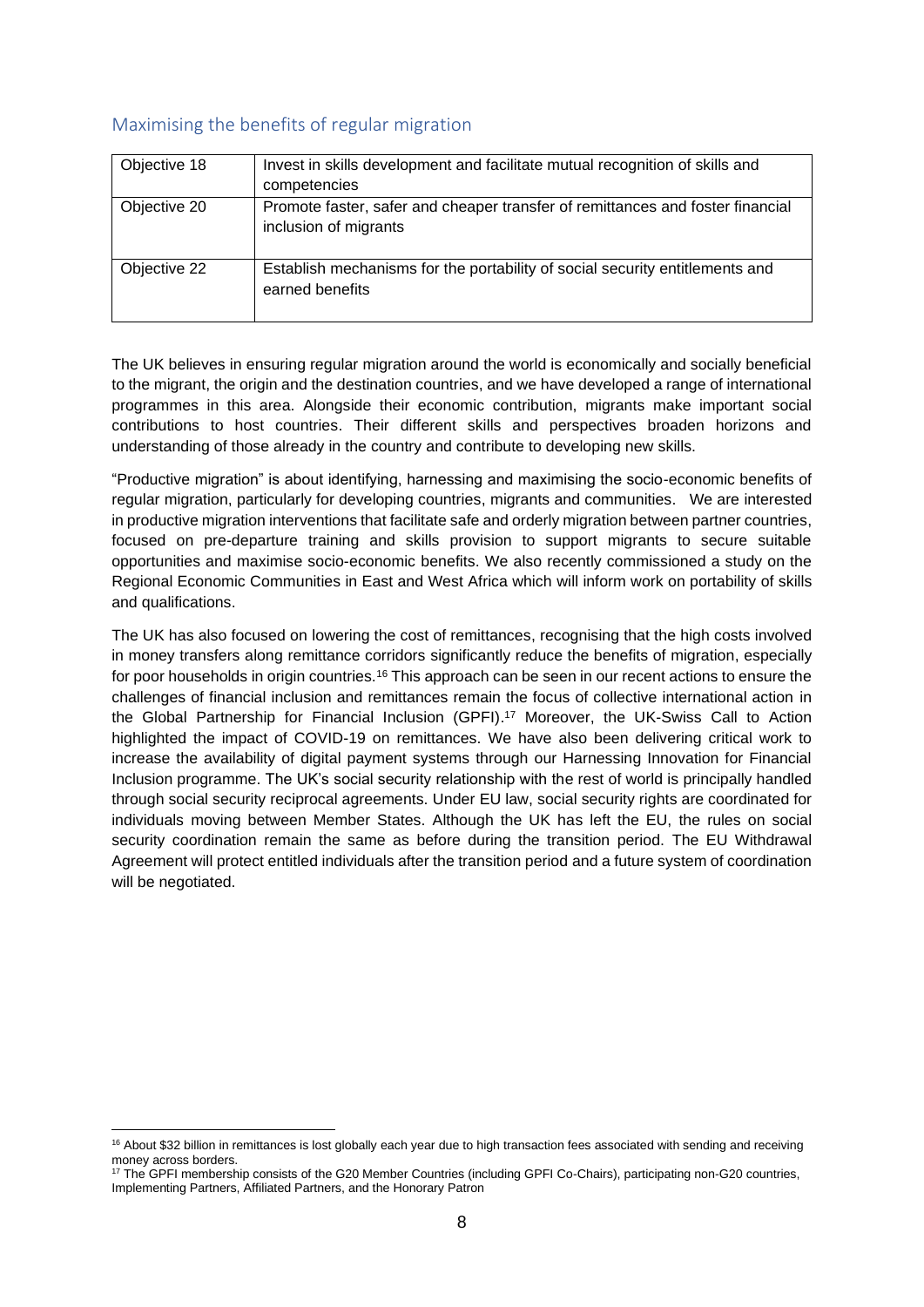#### Domestic Implementation

| Objective 4  | Ensure that all migrants have proof of legal identity and adequate      |
|--------------|-------------------------------------------------------------------------|
|              | documentation                                                           |
| Objective 5  | Enhance availability and flexibility of pathways for regular migration  |
| Objective 6  | Facilitate fair and ethical recruitment and safeguard conditions that   |
|              | ensure decent work                                                      |
| Objective 15 | Provide access to basic services for migrants                           |
| Objective 16 | Empower migrants and societies to realize full inclusion and social     |
|              | cohesion                                                                |
| Objective 17 | Eliminate all forms of discrimination and promote evidence-based public |
|              | discourse to shape perceptions of migration                             |

From January 2021, the UK's new points-based immigration system will enable us to attract the workers that the UK economy needs to thrive. It will treat people from every part of the world equally, welcoming migrants based on the skills they have to offer, rather than their country of origin.

The points-based system will provide significantly greater flexibility for skilled workers wishing to come to the UK, in line with our commitments under UN Sustainable Development Goal 10.7 to facilitate regular and responsible migration and mobility of people. The current cap on the number of skilled workers will be suspended, and the lowering of the requisite salary thresholds and skill level will provide employers with greater scope to employ skilled migrants from overseas. In addition, a new Graduate Route will be launched in the summer of 2021 which will provide students with an opportunity to work or look for work for two or three years at any skill level.

In addition, the UK Government will be introducing a new immigration route for British National (Overseas) citizens in Hong Kong, providing the opportunity for them and their family members to live, work and study in the UK. This follows the imposition by the Chinese Government of a national security law on Hong Kong, in breach of the Sino-British Joint Declaration, that restricts the rights and freedoms of the people of Hong Kong.

The UK has a number of safeguards in place to protect migrant workers. The Gangmaster and Labour Abuse Authority (GLAA) works to protect vulnerable and exploited workers by disrupting criminal activity within the labour market and supporting compliant businesses.<sup>18</sup> A labour provider must have a GLAA licence to work in the regulated sectors, and it is a criminal offence to employ workers without a licence or use an unlicensed labour provider.

Upon arrival in the UK, all migrants are able to access basic services. For instance, access to urgent or immediately necessary health treatment is never withheld from migrants irrespective of immigration status, and GP consultations/A&E facilities are free to all (including for irregular migrants). There are no immigration restrictions on children's access to compulsory education. Access to legal aid is meanstested and available for matters including criminal proceedings, asylum cases, and detention regardless of immigration status.

Regular migrants will receive proof of their legal identity to ensure they are able to access all relevant services in the UK. We currently issue every non-EEA migrant staying for more than six months with a biometric immigration document.<sup>19</sup> We are transitioning to an updated system, whereby all migrants are provided with evidence of their immigration status online. Over time, we will increasingly replace physical immigration documents, which can be lost, damaged or falsified, and ensure all migrants will

<sup>&</sup>lt;sup>18</sup> The GLAA run a licensing scheme which regulates businesses who provide workers to the fresh produce supply chain and horticulture industry, to make sure they meet the employment standards required by law.

<sup>&</sup>lt;sup>19</sup> In the form of a Biometric Residence Permit and non-EEA family members of EU national's resident in the UK with a Biometric Residence Card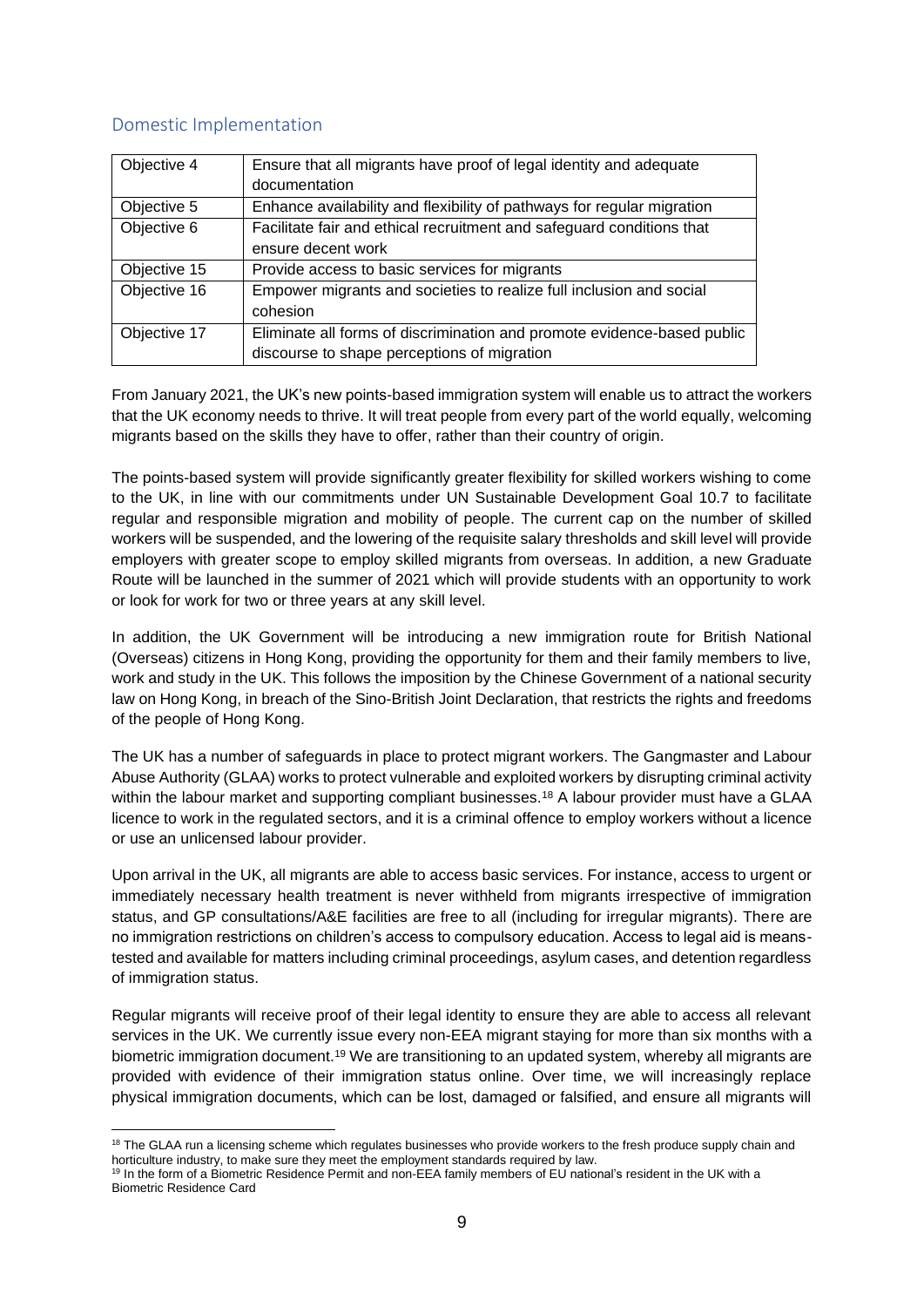be able to access evidence of their immigration status through accessible, easy to use online and digital services.

All migrants are entitled to protection from discrimination. All forms of hate crime are unacceptable and the UK has a robust legislative framework to respond to it. The Government takes hate crime very seriously, which is why the Hate Crime Action Plan was published in 2016 and refreshed in October 2018.<sup>20</sup> Key achievements under the 2016-20 Action Plan included the Places of Worship Scheme to protect places of worship from hate crime. In 2018/19, the Government also ran a wide-ranging national public awareness campaign to publicly address hate crime and raise awareness of the law.

Migrants with a right to remain in the UK are supported to integrate into society. The UK has invested in a range of interventions in response to the challenges faced by migrants to facilitate their successful integration including the Integration Area programme.<sup>21</sup> This place-based approach to addressing local integration challenges will benefit thousands more people living in England – helping them to better integrate, participate fully in society and access the opportunities that life in modern Britain provides. In addition, the Integrated Communities Fund supports 16 projects in England that stimulate and test innovative approaches to integration. These innovative approaches will generate important learning on how to bridge divides and bring communities together.

| Objective 11 | Manage borders in an integrated, secure and coordinated manner          |  |
|--------------|-------------------------------------------------------------------------|--|
| Objective 12 | Strengthen certainty and predictability in migration procedures for     |  |
|              | appropriate screening, assessment and referral                          |  |
| Objective 13 | Use migration detention only as a measure of last resort and work       |  |
|              | towards alternatives                                                    |  |
| Objective 21 | Cooperate in facilitating safe and dignified return and readmission, as |  |
|              | well as sustainable reintegration                                       |  |

#### Borders & Irregular Migration

As part of the UK's new single, global Points-Based Immigration System, we will implement a suite of changes to strengthen our border security. Our future border system will protect the public and enhance prosperity. Investment in border processes, biometrics and technology will result in a border that operates with a fully digital end-to-end customer journey, improving both security and the passage of legitimate travellers through the border. As part of a phased programme to 2025, we will introduce a universal 'permission to travel' requirement which will require everyone wishing to travel to the UK (except British and Irish citizens) to seek permission in advance of travel. This will better facilitate the passage of legitimate travellers, whilst keeping threats away from the UK border. We will introduce Electronic Travel Authorisations (ETAs) for visitors and passengers transiting through the UK who do not currently need a visa for short stays or who do not already have an immigration status prior to travelling.

Migrants without right to remain in the UK will continue to be returned. The UK makes every effort to encourage and support voluntary returns. This remains our preferred approach rather than enforced, escorted returns. Various types of support are available to returnees throughout the returns process including financial and in-kind. Where detention is used to facilitate return, support through engagement and access to voluntary return information is still provided. Enforced return through the use of escorts is only undertaken when absolutely necessary.

<sup>&</sup>lt;sup>20</sup> Action Against Hate: The UK Government's plan for tackling hate crime available here.

<sup>&</sup>lt;sup>21</sup> The programme works in collaboration with five local authorities (Blackburn with Darwen, Bradford, Peterborough, Walsall, Waltham Forest).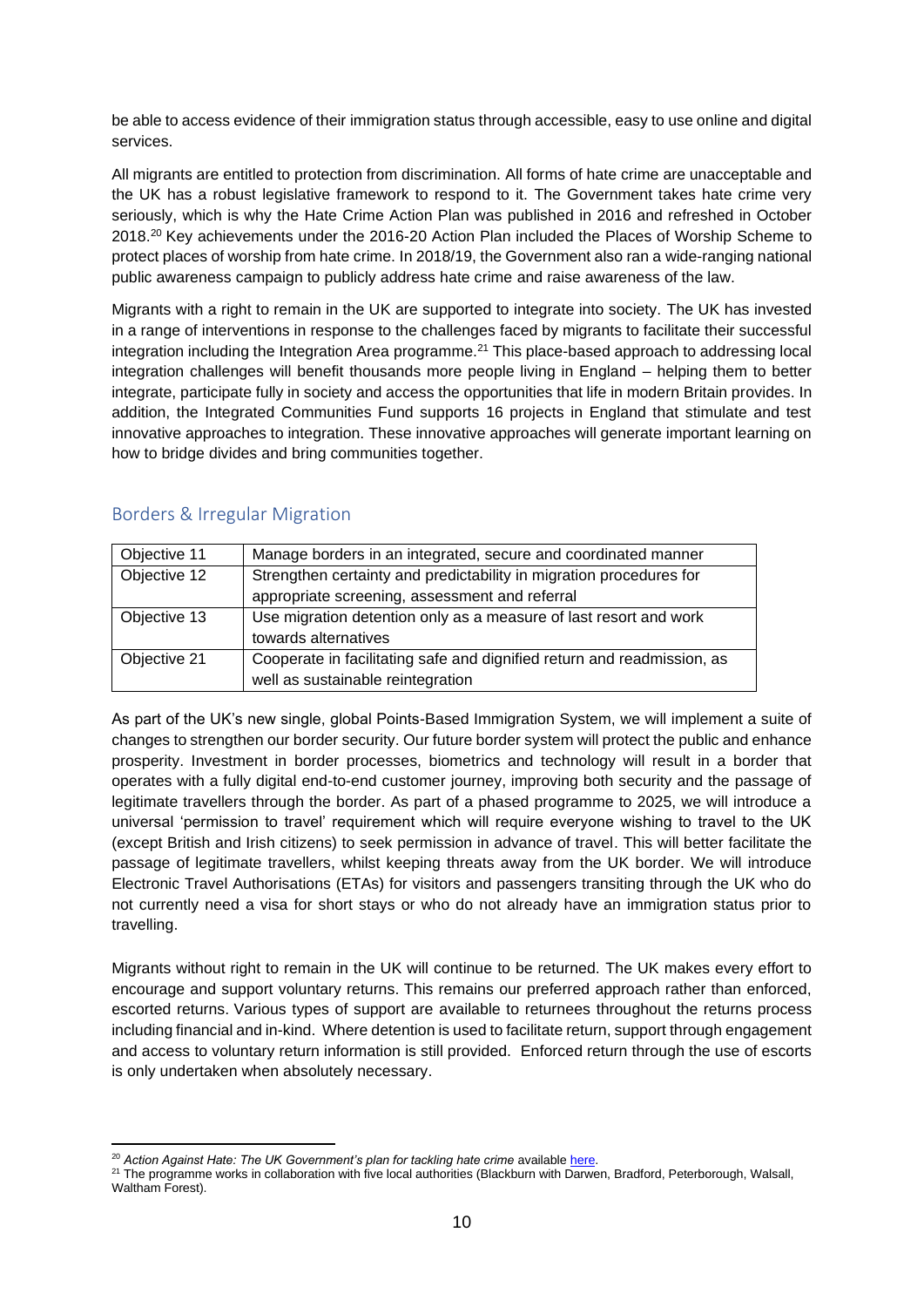The UK is working with UNHCR, faith and community groups to develop a number of pilots that will provide support to a range of migrants in the community, including both men and women (excluding Foreign National Offenders). The pilots are testing the impact of community support in supporting individuals at risk of detention to make voluntary decisions regarding their immigration options, and whether the support provided can help them to make positive next steps toward concluding their cases. We envisage the results contributing to global research around best practice on alternatives to detention.

#### Modern Slavery, Organised Immigration Crime and Human Trafficking

| Objective 9  | Strengthen the transnational response to smuggling of migrants                                    |
|--------------|---------------------------------------------------------------------------------------------------|
| Objective 10 | Prevent, combat and eradicate trafficking in persons in the context of<br>international migration |

The UK continues to demonstrate international leadership in the fight against modern slavery, human trafficking and organised immigration crime including people smuggling. We work alongside partner governments, the multilateral system, the private sector and civil society to deliver MSHT commitments secured under SDG 8.7 and through the Call to Action to End Modern Slavery, Forced Labour and Human Trafficking. The UK is a member of international coalitions such as Alliance 8.7 and supports UN forums such as the Inter Agency Coordination Group against Trafficking in Persons (ICAT) to share best practice with the international community and support implementation of national responses. In 2019 the UK also appointed its first Migration and Modern Slavery Envoy. This senior diplomatic role is designed to promote the fight against modern slavery at a senior level in bilateral and multilateral discussions.

The UK's international efforts are supported by programmes funded through Official Development Assistance. These include:

- ➢ Support to the Global Fund to End Modern Slavery (GFEMS) which seeks to work with the private sector and civil society to pioneer new approaches and develop innovative ways to achieve a reduction in modern slavery prevalence.
- ➢ The Home Office's Modern Slavery Innovation Fund (MSIF), which supports innovative projects focused on reducing the prevalence of modern slavery and trafficking internationally.

The UK plays a leading role in tackling Organised Immigration Crime (OIC) globally. The UK's multi agency OIC Taskforce (Project INVIGOR), consisting of over 150 officers, works to identify and tackle OIC groups operating in 13 origin, transit and destination countries across Europe and Africa. It seeks to undermine the business model of these groups and build capacity of local law enforcement agencies to tackle the threat posed by organised crime groups (OCGs) engaged in OIC and reduce the space in which they operate. The Taskforce's activity has led to significant operational success.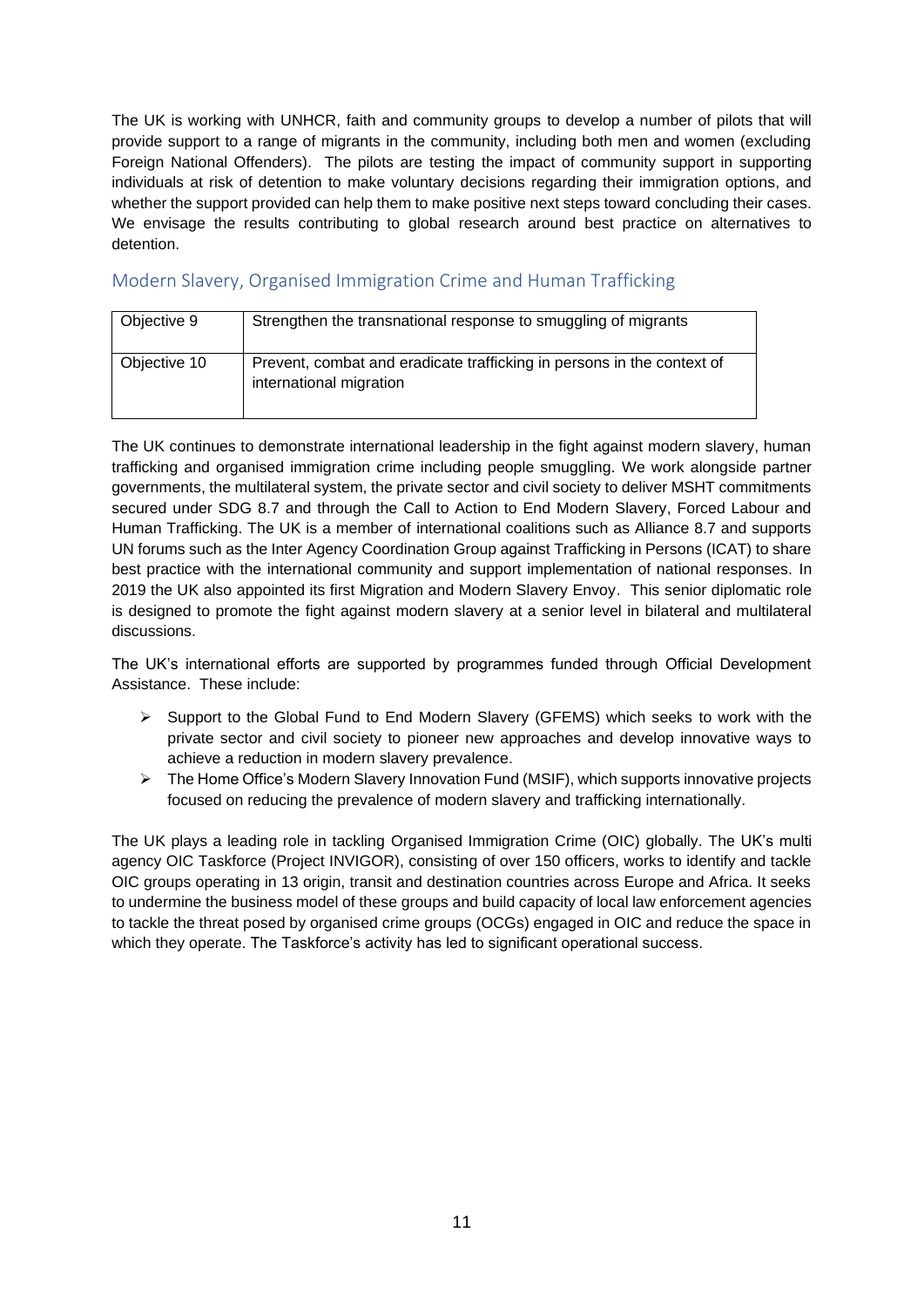#### International coordination

| Objective 23 | Strengthen international cooperation and global<br>partnerships for safe, orderly and regular migration |
|--------------|---------------------------------------------------------------------------------------------------------|
| Objective 8  | Save lives and establish coordinated international<br>efforts on missing migrants                       |

Cooperation with other nations is a theme running through our entire migration approach.

Regarding Search and Rescue, a UK vessel, HMC Valiant, completed 145 SAR missions in 2019-2020 in the Aegean as part of Operation Poseidon rescuing 1,584 people. The UK has also provided continuous support to the EU counter-migrant smuggling and trafficking operation in the Mediterranean, EUNAVFOR (which ended in March 2020), including naval assets, headquarters and training staff. The UK fully supports the UN Arms Embargo on Libya and welcomes EU efforts to support implementation of commitments made at the Berlin summit.

More broadly, the UK has been an active supporter of and leader within the GCM, including a pledge of £3m to the GCM Start Up Fund. The UK is committed to working through multilateral instruments such as the EU Trust Fund (EUTF), Khartoum and Rabat Processes, and other multilateral fora where this amplifies UK efforts – making best use of our partnerships with the EU to influence upstream outcomes.

The UK combines its diplomatic, development and stabilisation expertise with well-targeted programmes (current and planned) and multilateral contributions. Investment includes new embassies in Niger and Chad, an increased presence in Mali, the formation of a Joint Sahel Department in the FCDO, and programmes that help to address the major upstream drivers of migration, including gender inequality, food insecurity, population growth, lack of economic development, and an increasing vulnerability to the effects of climate change.

The UK continues to engage regularly with countries of origin and transit to support safer, more orderly and regular migration. This includes a range of programmatic interventions to support better migration management, border security and detection of victims of trafficking. In addition, The UK regularly engages with a range of European partners on irregular migration, both bilaterally and multilaterally, to support delivery of the 'whole of route' approach. This involves concerted, co-ordinated interventions at all stages of a migrant's journey that reduce irregular migration, tackle criminality/trafficking, and protect the vulnerable.